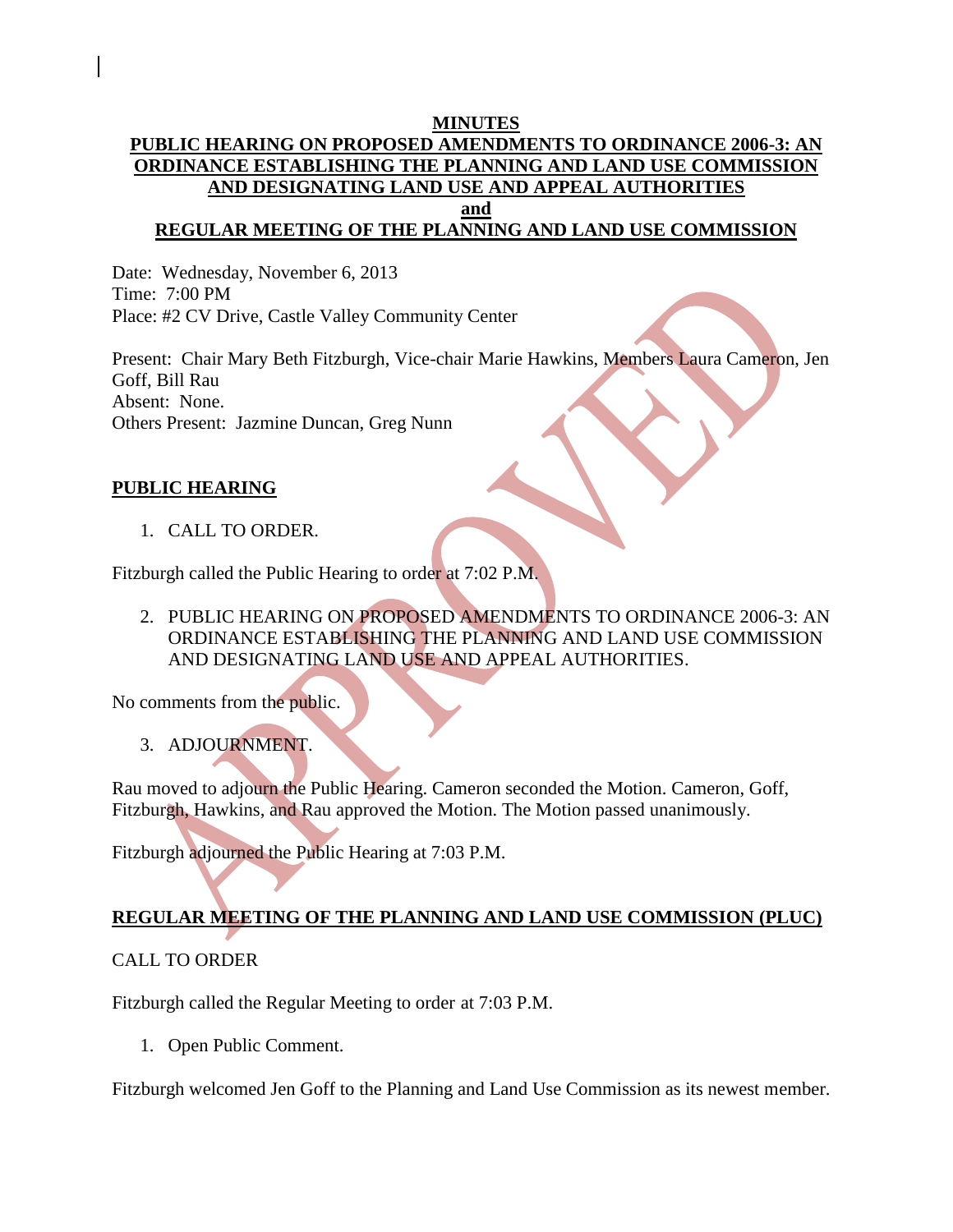She also expressed her thanks to Hawkins and Cameron for their past commitment to attend every PLUC Meeting in order to ensure a quorum prior to having Rau and Goff join the Commission.

## APPROVAL OF MINUTES

2. Regular Meeting October 2, 2013.

Rau moved to approve the Minutes of October 2, 2013, as presented. Hawkins seconded the Motion. Fitzburgh, Goff, Hawkins, and Rau approved the Motion. Cameron abstained. The Motion passed with four in favor and one abstention.

## REPORTS

3. Correspondence.

None.

4. Town Council Meeting – Chair.

Fitzburgh reported that the Town Council (TC) appointed Goff to the PLUC at their October Meeting. She also relayed the Town Council's decision to postpone approval of the Conditional Use Permit (CUP) for Dustin Grimm (Lot 441) to operate a mobile auto repair business. According to Fitzburgh, the TC changed the condition for annual inspections of the mobile repair trailer to quarterly inspections and asked for liability insurance in the amount of one million dollars per incident. She said that some members of the public expressed disapproval of the CUP, as well as surprise that mobile auto repair shops had not been prohibited when Ordinance 85-3 was amended to exclude on-site auto repair shops within Castle Valley. Fitzburgh said that the TC, members of the PLUC, or members of the Public could ask that the Town further amend Ordinance 85-3 to prohibit mobile auto repair businesses if there was a strong feeling within the community to do so. The TC tabled the CUP request.

Fitzburgh also reported that the TC adopted a new fee schedule. She said they considered different fees for non-habitable space land-use violations and habitable space land-use violations, but decided to retain the current fee of \$250 per incident per day for both types of land-use violations.

5. Permit Agent.

Roth submitted a report for October 2013 permit activity. One permit was issued for a temporary dwelling on Lot 284. She also informed PLUC members of a routine-CUP which she approved for Lot 117 for a home office for a refrigeration, heating, and air conditioning repair business.

6. Procedural Matters.

None.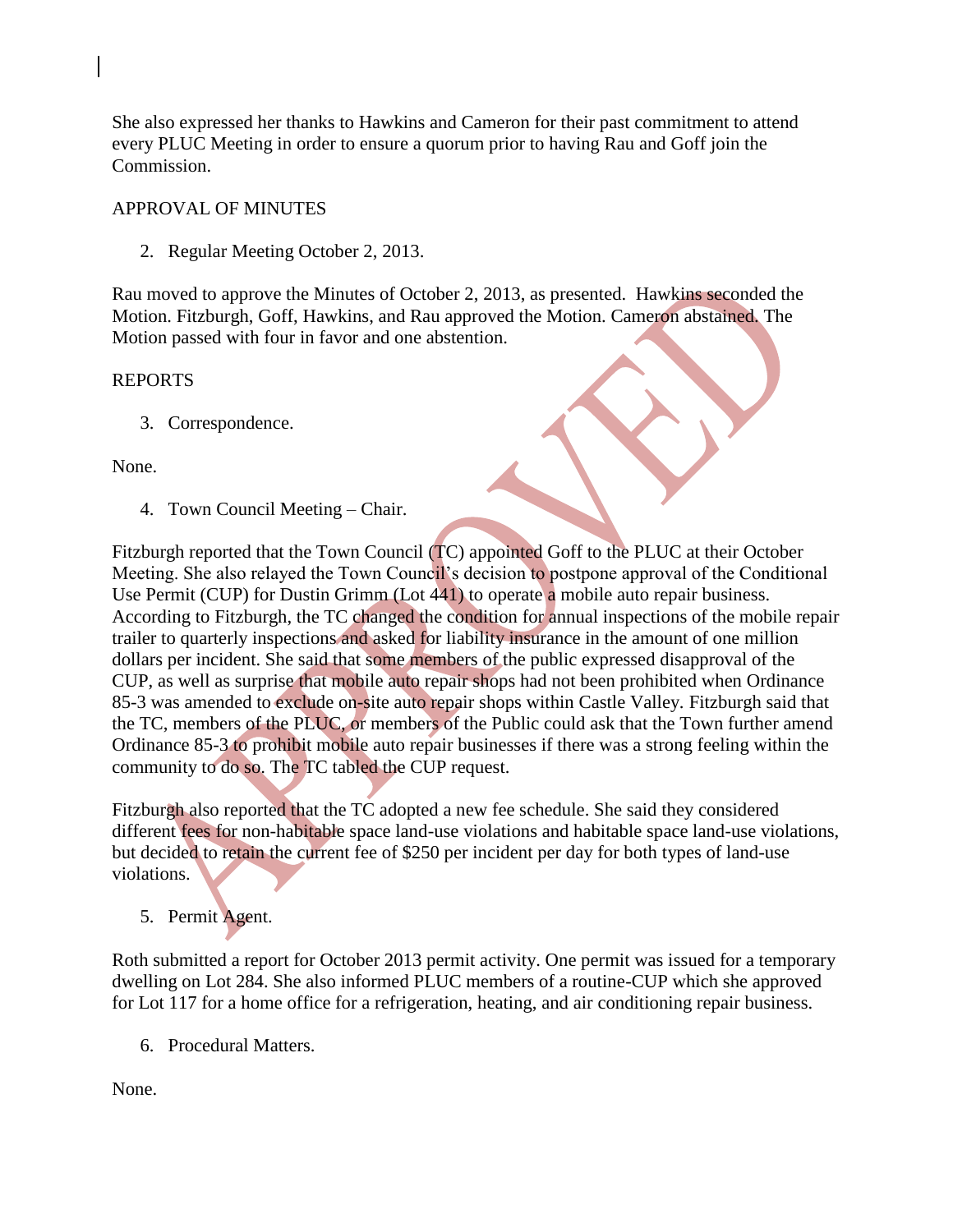#### NEW BUSINESS

7. Discussion and possible action re: Lot 306 Nonroutine Conditional Use Permit for small jerky and meat processing facility.

Fitzburgh reviewed general operating requirements in Ordinance 85-3 for home and premises occupations and the four specific conditions applied to the business, as follows:

- 1. Applicant will be compliant with all registrations, certificates, licenses and requirements from the Utah Department of Agriculture and Food (UDAF) regarding all business activities associated with this permit.
- 2. Applicant will provide the Town with a copy of all inspection reports from UDAF.
- 3. Bones and trimming produced by the business associated with this permit that are to be sold as dog food, must be stored and packaged in accordance with all applicable Federal, State and UDAF regulations.
- 4. Applicant may store animal waste on the property that is not to be sold as dog food, provided that it is properly contained so as to prevent odors, leaks, insects or animal infestations, or other hazardous conditions or nuisances.

Cameron said that she and Rau had made a site visit to Nunn's meat processing facility and reported that it was a clean, well-designed and well-planned facility. She said that the impact on the drains and septic had all been thought out.

Fitzburgh observed that Nunn's business will not depend upon inspections by the Town since food businesses are highly regulated and highly inspected by the Utah Department of Agriculture and Food. She informed Nunn that if his State license were suspended or revoked, the CUP would revert to the same status.

Cameron moved to recommend approval to the Town Council for a nonroutine Conditional Use Permit on Lot 306 for a small jerky and meat processing facility. Rau seconded the Motion. Cameron, Fitzburgh, Goff, Hawkins, and Rau approved the Motion. The Motion passed unanimously.

Fitzburgh informed Nunn that final approval is required from the Town Council which will consider his request at their November 20, 2013, Meeting.

8. Discussion re: upcoming conditional use permit and business license renewals.

Roth presented a list of current Conditional Use Permits and Business Licenses that are under consideration for renewal at the December 4, 2013, PLUC Meeting. She asked PLUC Members to review the list before the December Meeting and to inform her if they want additional information or conditions on any of the businesses. After reviewing the list, PLUC Members asked that Roth request a fire department inspection for Lot 299.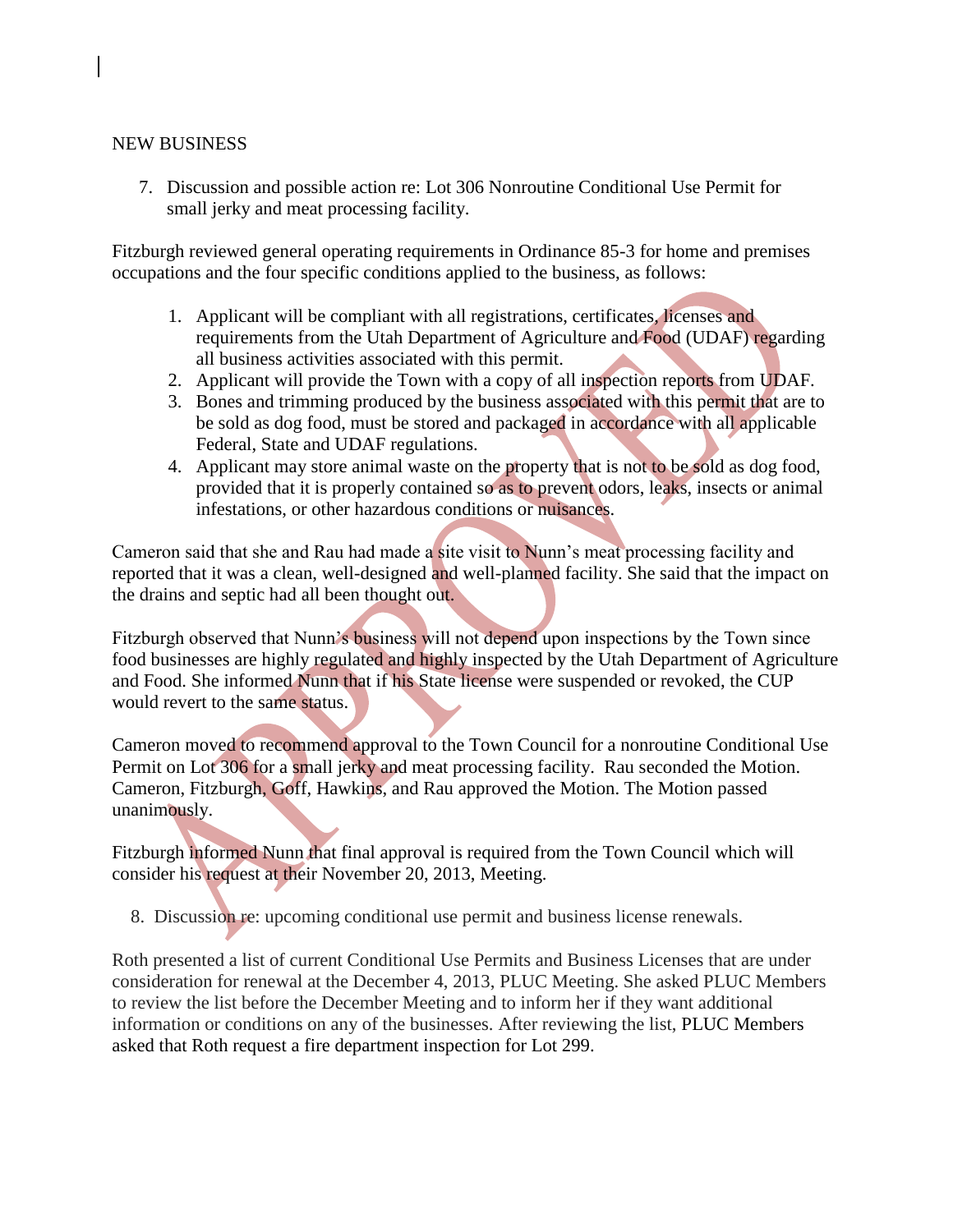Roth also asked for guidance from the PLUC regarding which Conditional Use Permits require a business license from the Town. PLUC Members decided to establish an inactive status for business owners who want to retain their CUP but that are currently inactive as these permit holders may not require a business license. It was agreed to inform these permit holders that should they want their business to become active, they would be required to obtain a business license from the Town or the County first.

Cameron questioned whether the Business License for the Castle Valley Inn should be renewed without resolution of their current Contract negotiation with the Town. Fitzburgh will include this concern in her PLUC Report to the Town Council.

Fitzburgh reported that Roth had asked whether the Town should request copies of professional licenses, when issued, from applicants. Fitzburgh noted that she had never been asked for a copy of her license when obtaining a Business License from any municipality where she has worked. Roth also noted that she had since learned that the City of Moab does not require applicants to submit copies of their professional licenses. PLUC Members agreed that this request was not necessary.

9. Meeting Dates for 2014.

PLUC Members agreed to meet on the first Wednesday of our every month for the 2014 calendar year with the exception of January 2014 when they will meet on the second Wednesday of the month due to the New Year's Day holiday. Members also agreed to change the Meeting time from 7:00 P.M. to 6:30 P.M. beginning with the December 2013 Meeting.

Roth will post the necessary reschedule notices for the December 2013 Meeting and will ensure that no newspaper notice is required for the time change.

# UNFINISHED BUSINESS

 10. Discussion and Possible Action re: establishing written rules of procedures for PLUC Meetings (tabled).

Hawkins moved to untable Item 10. Rau seconded the Motion. Cameron, Fitzburgh, Goff, Hawkins, and Rau approved the Motion. The Motion passed unanimously.

PLUC Members approved some minor grammatical and formatting edits to the written rules of procedures for PLUC Meetings. They also discussed inclusion of a brief summary of Meeting rules at the bottom of each Agenda. Cameron described the Grand County Council footnote which includes information about the public's right to add items to its agenda. Most PLUC Members felt that the public was aware of the opportunity to speak during the Open Public Comment period and during discussion of Agenda items. Members did agree that a short statement of the rules and procedures would be appropriate at the bottom of the Agenda as long as it did not extend the length of the Agenda to two pages.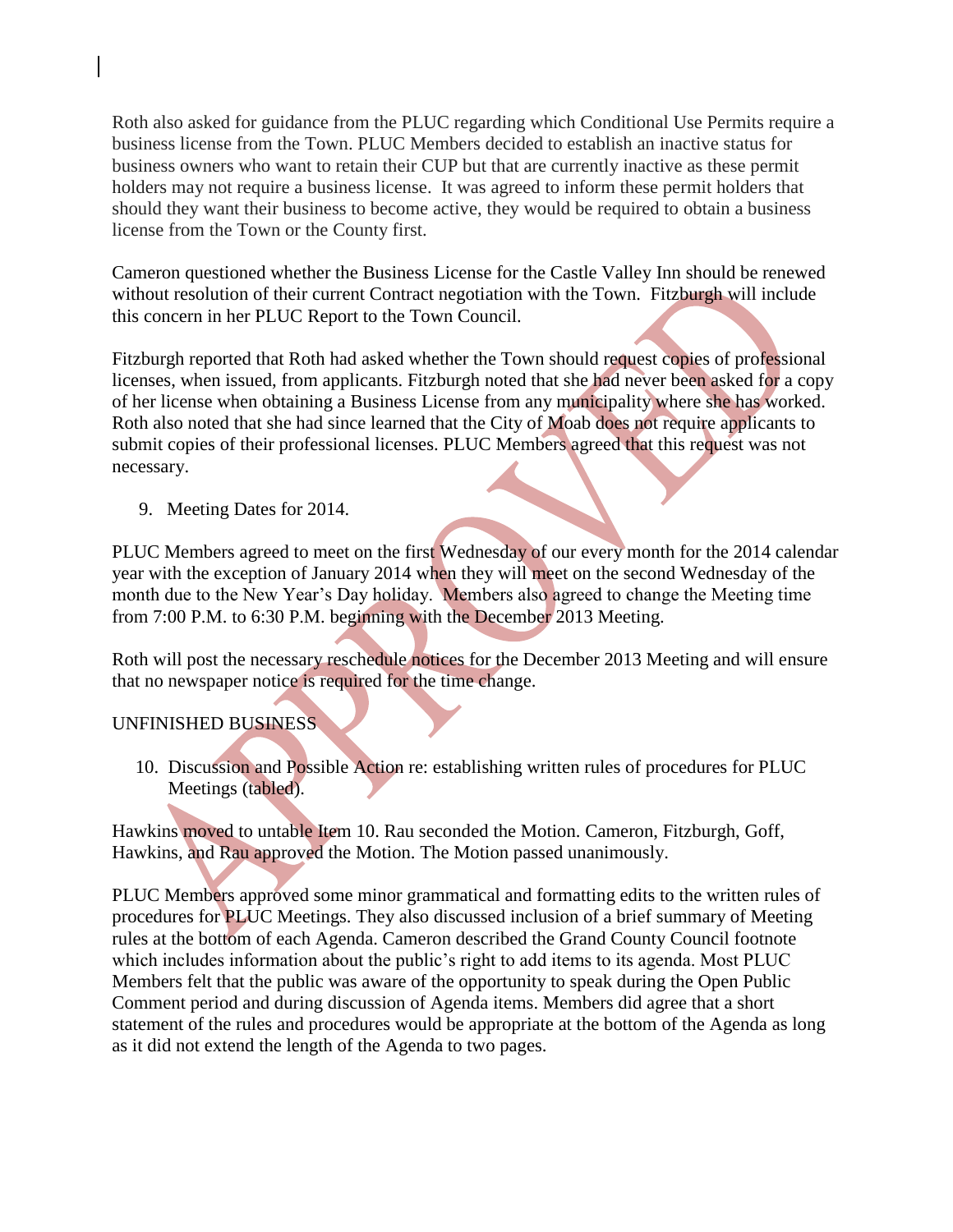Cameron moved to approve the meeting rules and procedures for PLUC Meetings as amended. Rau seconded the Motion. Cameron, Fitzburgh, Goff, Hawkins, and Rau approved the Motion. The Motion passed unanimously.

 11. Discussion and possible action re: amendments to Ordinance 2006-3: An Ordinance Establishing the Planning and Land Use Commission and Designating Land Use And Appeal Authorities.

Fitzburgh explained that this item was retained on the Agenda so that a Public Hearing could be held at this Meeting on the changes to Ordinance 2006-3.

Rau moved to approve amendments to Ordinance 2006-3 as presented. Cameron seconded the Motion. Cameron, Fitzburgh, Goff, Hawkins, and Rau approved the Motion. The Motion passed unanimously.

12. Discussion and possible action re: General Plan Review (tabled).

Cameron moved to untable Item 12. Rau seconded the Motion. Cameron, Fitzburgh, Goff, Hawkins, and Rau approved the Motion. The Motion passed unanimously.

PLUC Members reviewed the most recent draft of the General Plan and agreed to minor changes, deletions, and additions which will be presented in a revised draft at the December 4, 2013, PLUC Meeting. Goff will improve language in item 5 of the Land Use Policies section and submit to Fitzburgh by email for inclusion in the next draft. Rau will review language used in item 6 of the Fire Protection and Emergency Preparedness Policies section. After discussion, PLUC Members decided not to expand the appendices to the General Plan, primarily in order to keep the report under 15 pages.

Fitzburgh asked PLUC Members to consider the overall structure of the General Plan Report before their next Meeting. She suggested holding a Public Hearing on the revised General Plan at the January 2014 PLUC Meeting. She will ask Ron Drake to invite Castle Valley residents in his column to both the December 2013 and January 2014 PLUC Meetings for public input.

Rau moved to retable Item 12. Goff seconded the Motion. Cameron, Fitzburgh, Goff, Hawkins, and Rau approved the Motion. The Motion passed unanimously.

 13. Discussion and possible action re: regulations for solar panels, windmills, and other alternative energy structures (tabled).

Left tabled.

 14. Discussion and possible action re: reviewing and amending Ordinance 96-1: Watershed Protection Ordinance (tabled).

Left tabled.